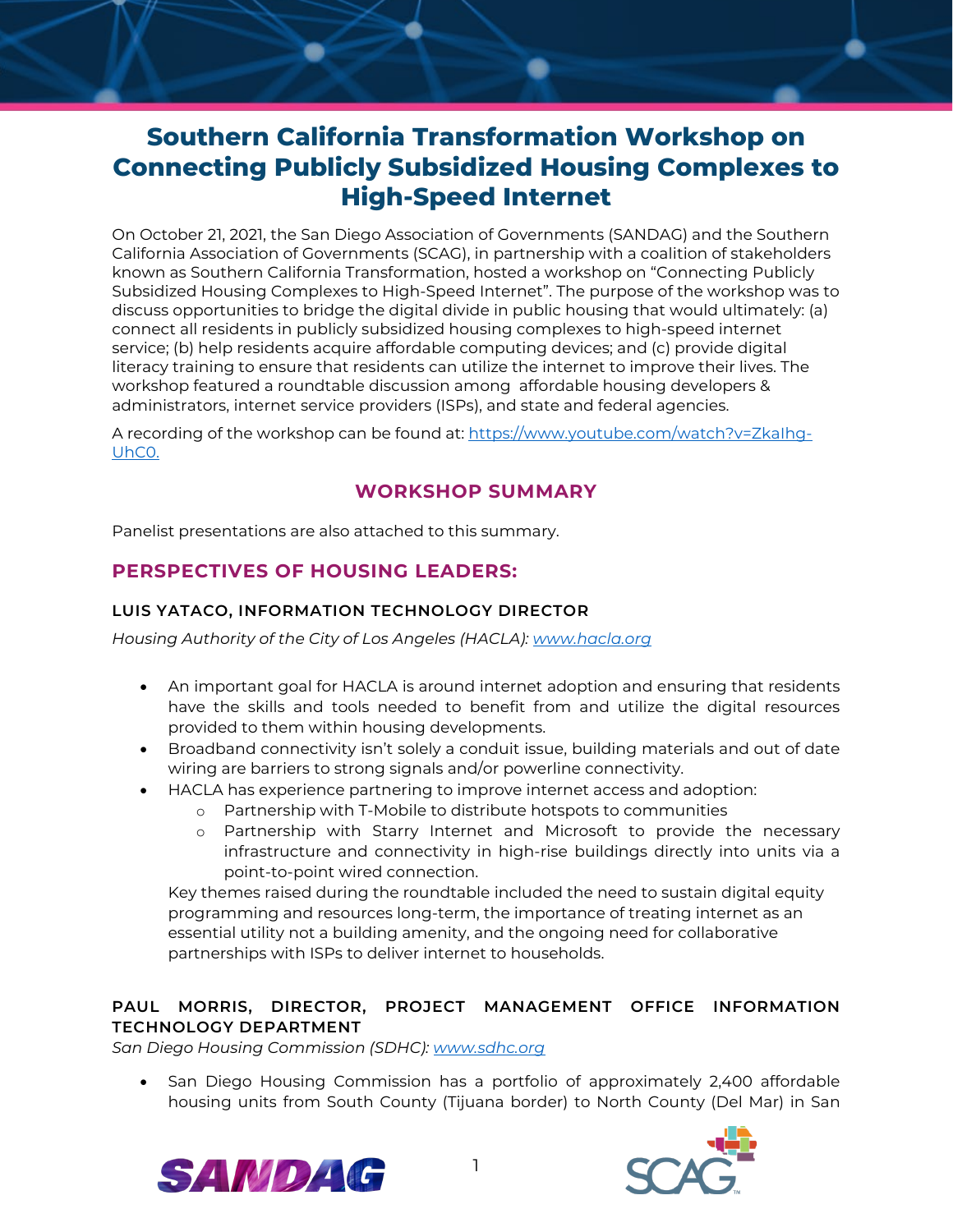Diego County. A recent survey revealed that on average, SDHC residents have a fixed income of \$15,000 per year and are typically paying between \$50-250 per month for internet service. Many residents prefer to use cellular services as subscription fees and home equipment fees are too expensive.

- SDHC has vast experience deploying internet infrastructure in public housing developments. A key issue is around ongoing funding to operate and maintain internet services for residents as revenue for operating expenses is limited through traditional funding sources and programs. Many funding programs don't address long-term operations but rather focus on initial capital costs and are available on a short-term or temporary basis.
- Opportunities to improve internet access and adoption may include partnerships with ISPs to provide more affordable service; collaboration with equity and communitybased organizations, local jurisdictions, community anchor institutions and other key stakeholders to provide education, outreach on available resources such as digital literacy training or computer donation programs, and advocate that broadband should be considered a utility not an amenity.

# **WALTER BEAUMONT, GRANTS MANGER**

*Cabrillo Economic Development Corporation (CEDC): [www.cabrilloedc.org](http://www.cabrilloedc.org/)*

- Cabrillo Economic Development Corporation develops affordable housing units/properties and provides housing services to its serving communities. CEDC serves 25 properties spread throughout Ventura County, primarily in rural areas (including farmworker communities).
- Of the 1237 units (3800 residents) all residents earn less than 80% of the area median income.
- All units provided by CEDC include internet and Wi-Fi. CEDC community centers serve to assist communities with digital literacy, English as Second Language, wellness, immigration, and financial classes.
- The CEDC highlighted the importance of deploying internet services that provide adequate connectivity to communities as well as the need for ongoing funding sources to sustain and further implement internet access and adoption programs.
- Highlighted upcoming webinar: *Future of Affordable Housing* which occurred on November 17, 2021.
	- o To watch the recording of the webinar: follow this [link,](https://us02web.zoom.us/webinar/register/rec/WN_lSoCh0XWQ_qaRfMhlO5caQ?meetingId=YgV5k8okU2Hv8sWElsnd5HuimC6FGX-Vkt5qV9CPo-XYcXk8yc2JbU_KG_3yOsB7.Qqu-KpRe-CE0uAPH&playId=&action=play&_x_zm_rtaid=ozgmXKjwQxS1glh1CzihWw.1637267518770.1666bc554f1789b04306eed81574d9b1&_x_zm_rhtaid=602) register with your email, and key in this password: 1EnrE2&u

# **MICHAEL WALSH, DEPUTY DIRECTOR**

*Housing Authority of the County of Riverside (HARIVCO)[: www.harivco.org](https://harivco.org/)*

- The Riverside Housing Authority administers the development, rehabilitation, or financing of affordable housing programs for Riverside County.
- A total of 469 sites the HARIVCO administers, none include on-site computer labs/facilities.
- HARIVCO has explored innovative approaches to expand internet service in areas that are hard to reach. For example, in the Coachella area hotspots were attached to expand the reach of internet service for students. While this program was well-utilized, the service provided by hotspots as not adequate and suffered from low speeds.



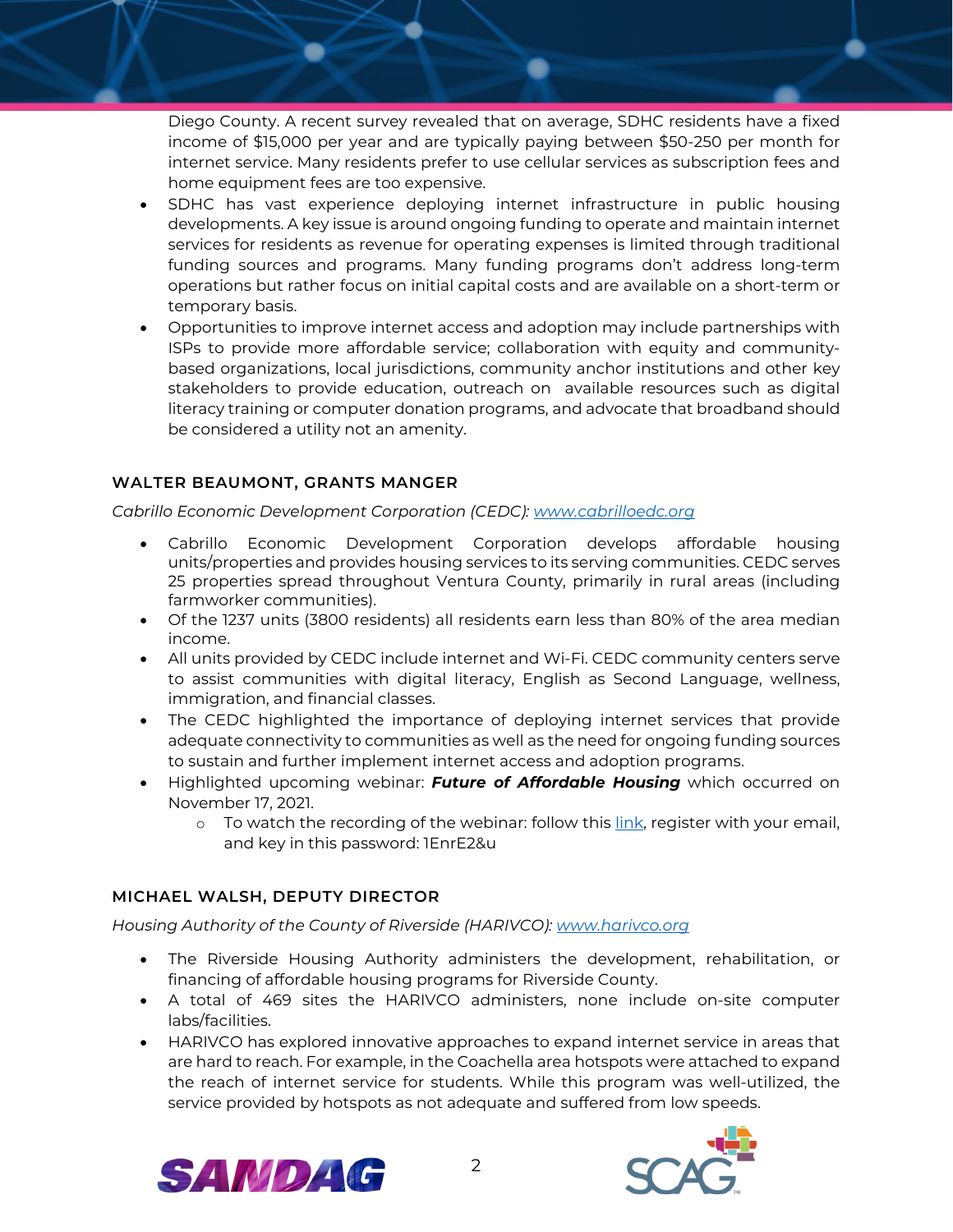• Despite challenges with providing internet access, digital equity programs have a significant impact on households and families.

#### **PERSPECTIVES OF INTERNET SERVICE PROVIDERS:**

#### **CAROLYN MCINTYRE, CEO**

*California Cable Telecommunications Association (CCTA): [www.calcable.org](http://www.calcable.org/)*

- CCTA is a leader in the development of video, broadband and communications policy in California, and represents the industry before the California Congressional Delegation, the State Legislature, state regulatory agencies and the state and federal courts. CCTA and its member companies support broadband deployment in public housing.
- CCTA has sponsored legislation that would support broadband deployment and adoption in public housing complexes and farm worker housing. As part of the California Public Utilities Commission rulemaking process, the CCTA is also advocating and supportive of the inclusion of residents in public housing as beneficiaries of SB 156 funding programs in addition to allocating funding for digital literacy and equipment.

# **CHRISTINE MOORE, EXECUTIVE DIRECTOR OF EXTERNAL AFFAIRS**

*AT&T: [www.att.com](https://www.att.com/)*

- AT&T has a history of partnering with CBO's to conduct digital literacy and outreach to households. For example, AT&T partnered with the Parent Institute for Quality Education to implement a [digital literacy program](https://www.piqe.org/att-contributes-100k-to-piqe-for-distance-learning/) to assist parents who are learning English. The pilot in San Diego was a huge success and efforts to expand this program throughout country is underway. The Promises 2Kids is a program that provides foster youth with the tools, opportunities and guidance they need to overcome the difficulties of their past
- AT&T participates regularly in the SANDAG [Regional Digital Divide Taskforce](https://www.sandag.org/index.asp?committeeid=124&fuseaction=committees.detail) and welcomes partnerships with public housing leaders, CBOs, cities, and others to advance internet access and adoption.

# **ALLISON ELLIS, SENIOR VICE PRESIDENT, REGULATORY AND GOVERNMENTAL AFFAIRS**

*Frontier:* [www.frontier.com](http://www.frontier.com/)

- Frontier is focused on expanding fiber deployment and has a goal to deploy fiber to 10 million location premises by 2025, including public housing units.
- Unique challenges found in public housing are related to older housing units that make internet access difficult to provide. Often times, internet connectivity may be a barrier for specific units within a site or for the entire building.
- Frontier is open and welcoming of partnerships with CBO's, public housing groups, and jurisdictions to increase internet accessibility for underserved groups as the technology advancements are made and demands change.



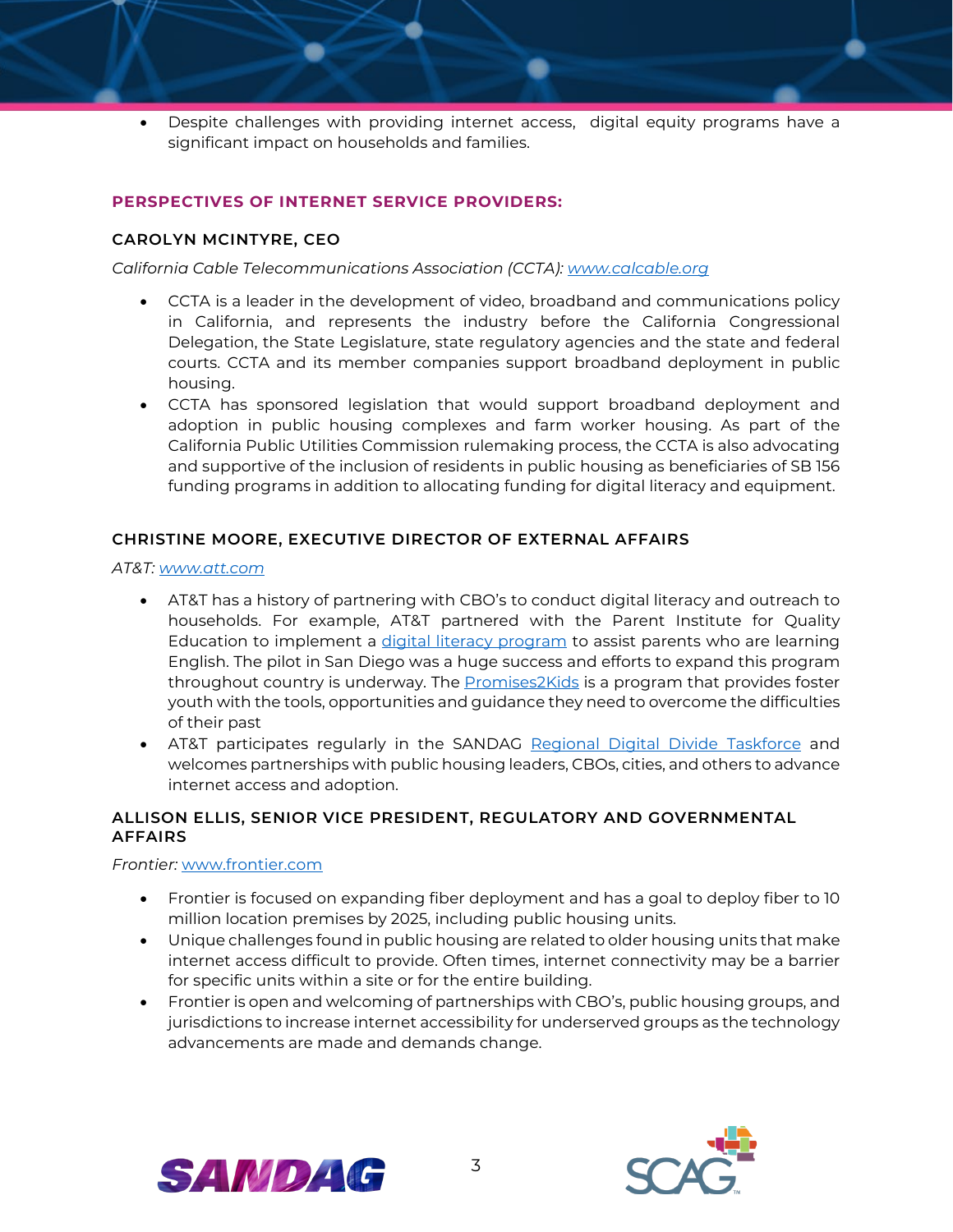### **PERSPECTIVES FROM STATE AND FEDERAL AGENCIES:**

#### **DINA LEHMANN-KIM, PROGRAM MANAGER, OFFICE OF PUBLIC AND INDIAN HOUSING**

*United States Department of Housing and Urban Development (HUD): [www.hud.gov](http://www.hud.gov/)*

- The Public Housing Operating Fund for in-unit internet expenses has been updated to provide greater flexibility in use of funds: [Use of Public Housing Funding to Support](https://www.hud.gov/sites/dfiles/PIH/documents/PublicHousingFundingSupportInternetConnectivityResidents.pdf)  [Internet Connectivity for Residents 1.19.21 \(hud.gov\)](https://www.hud.gov/sites/dfiles/PIH/documents/PublicHousingFundingSupportInternetConnectivityResidents.pdf)
- HUD recognizes that there are many challenges with broadband deployment including affordability of services and devices, lack of service provider competition, and lack of resources to provide digital resource training and technical support.
- Regarding comments of digital literacy/sustainability, Dina suggested housing communities implement a digital ambassador program that is led by residents in those communities, to empower and teach their neighbors on available resources, equipment training, etc.
- HUD is looking into expanding existing programs to allow for technical assistance/analysis. While funding isn't currently available, HUD would like to provide housing developers with additional funding in the future.
- The [FCC's](https://www.fcc.gov/consumers/guides/universal-service-program-schools-and-libraries-e-rate#:%7E:text=The%20FCC%27s%20E-Rate%20program%20makes%20telecommunications%20and%20information,and%20internal%20connections%20to%20eligible%20schools%20and%20libraries.) [E-Rate Program](https://www.usac.org/wp-content/uploads/e-rate/documents/Handouts/E-rate-Overview.pdf#:%7E:text=The%20E-rate%20Program%20supports%20connectivity%2C%20which%20is%20the,effectively%20use%20the%20requested%20eligible%20services%20and%20equipment.) is a great resource, it provides funding for technology equipment, information and broadband services to schools and libraries.
- Other funding programs that could help expand broadband for public housing residents include the [Capital Projects Fund,](https://home.treasury.gov/policy-issues/coronavirus/assistance-for-state-local-and-tribal-governments/capital-projects-fund) State & Local Recovery Funds, and the Infrastructure Investment and Jobs Act and Community Reinvestment Act.

# **PAVLOS MAYAKIS, POLICY ANALYST**

*California Department of Housing and Community Development (HCD): [www.hcd.ca.gov](http://www.hcd.ca.gov/)*

- Implementing new multi-family household program. The program is included the provision of criteria to enable broadband adoption within housing. This includes the provision of internet service standards consistent with the State's new broadband threshold, affordability of services, device support and digital literacy training.
- HCD stressed the importance of coordinating with other agencies such as the CPUC, and the State Treasury Department.
- HCD staff will regularly review program criteria and requirements to ensure broadband requirements are adequate and address the demands of a modern household.

#### **JAMES TANG, CALIFORNIA ADVANCED SERVICES FUND (CASF) PROGRAM AND PROJECT SUPERVISOR**

*California Public Utilities Commission (CPUC): [www.cpuc.ca.gov](http://www.cpuc.ca.gov/)*

- With the passage of several significant legislations, CPUC has several rulemakings in place regarding the CASF, which provides funding for broadband services and digital equity programming.
- CPUC has approved over 300 infrastructure projects and over 100 adoption projects for broadband, many of which focused on public housing; 412 have been completed.
- Through the grant programs, CPUC highlighted some challenges with internet adoption including that internet services provided to households were not affordable